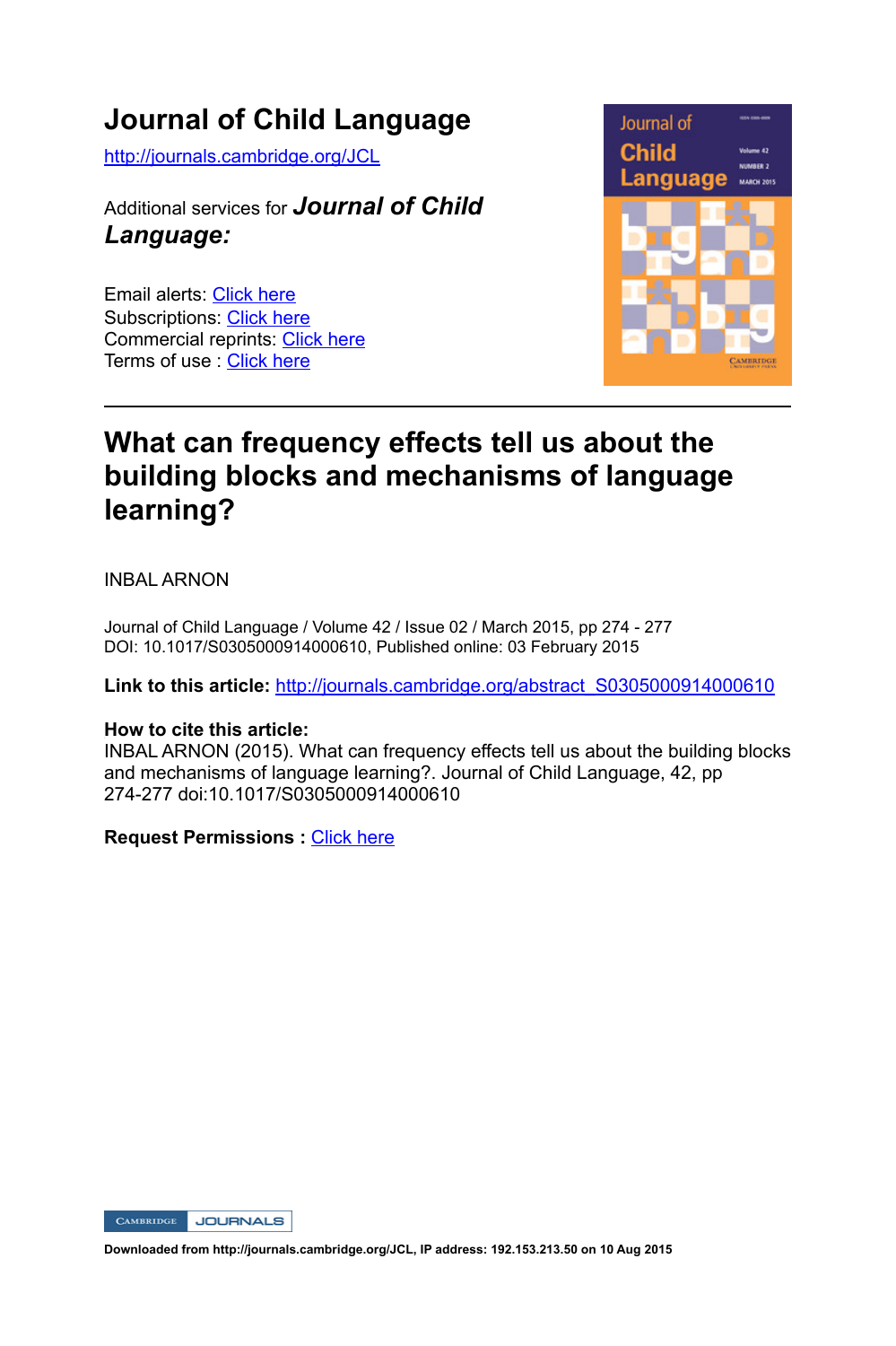## What can frequency effects tell us about the building blocks and mechanisms of language learning?

INBAL ARNON

Hebrew University

Over the past decades, numerous studies have documented the way input frequency affects children's language learning on all levels: from the learning of sounds, through words, multiword sequences and more abstract constructions. This paper provides a timely and thorough review of the pervasiveness of frequency effects in first language acquisition, showing how frequency impacts not only vocabulary acquisition, but also children's learning of inflectional morphology, and more abstract syntactic constructions. The review shows that learning is sensitive to multiple frequency measures: from that of specific exemplars (e.g., the frequency of the word *cake*), through morphological types (e.g., the frequency of *-ed* as a past tense marker), to more abstract form–function mappings (e.g., that object relative clauses tend to have inanimate heads). Drawing on findings from both experimental and corpus-based studies, the authors argue that higher-frequency forms tend to be acquired earlier, and that both correct productions and error patterns can be traced back to input frequencies. The review brings together empirical findings from several distinct domains and argues convincingly that any model of language acquisition has to be able to account for them. However, it does not address the underlying causes or consequences of frequency effects. Here, I focus on the implications frequency effects have for how we understand the process and product of language learning.

Frequency effects are not interesting in and of themselves. They are interesting because they reveal something about the learning mechanisms and units used in language learning. Research over the past twenty years has shown that infants (and adults) are very adept at extracting distributional regularities from their environment, and can use this information to learn about linguistic structure (see Romberg & Saffran, , for a review). These statistical learning abilities can help infants discover word boundaries (e.g., Saffran, Aslin,  $\&$  Newport, 1996), phonetic categories (Maye, Werker,  $\&$  Gerken, 2002), and even grammatical categories (e.g., Gomez & Lakusta, 2004). There are many parallels between these early statistical learning abilities and the frequency effects reported in this paper. In both cases, children attend to distributional information on multiple levels (between sounds, words,

 $274$ 

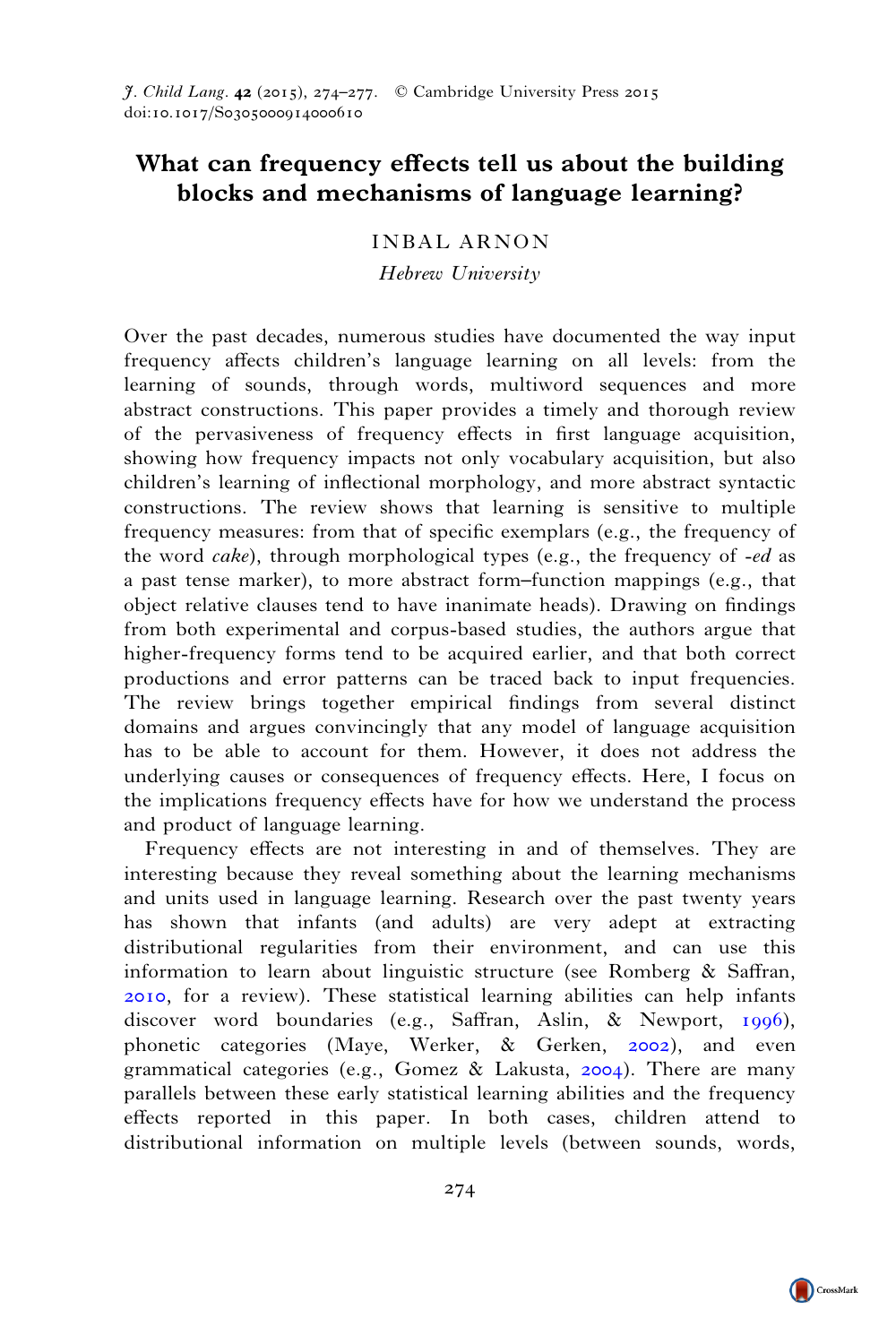word classes) and use it to make generalizations. In fact, children's sensitivity to frequency in their linguistic input can be conceptualized as an extension of these early statistical learning abilities. The two bodies of literature – which are usually studied separately – also raise similar challenges.

The main challenge is a mechanistic one: WHY do frequency effects emerge? One possible answer lies in the role of prediction in language learning. Predictability plays an important role in language processing: speakers form expectations about upcoming topics, words, and constructions and use that to guide on-line processing  $(e.g.,\text{ Hale, }2006;$ Levy, 2008; Jaeger, 2010). Despite the importance of prediction in language processing, its role in first language learning has been relatively less explored. In looking at how input patterns influence learning, researchers have highlighted the role of frequency but not of predictability (a pattern that holds in this paper). Recent years have seen growing interest in the role of prediction in learning, with the successful application of discriminative learning theory to language learning (Arnon & Ramscar, 2012; Ramscar, Yarlett, Dye, Denny, & Thorpe 2010; Ramscar, Dye, & McCauley,  $2013$ ). In such models, learning happens when there is prediction error: when there is a discrepancy between what is expected and what is encountered in the environment. A major component of learning involves forming predictions about how language unfolds over time. While both frequency and predictability influence child language use (as is the case for adults), predictability offers a more functional explanation for why distributional information plays a crucial role in language learning. Children are not just 'counting up' how many times forms appear. Instead, they are trying to make sense of the world around them by developing their ability to predict what will happen next. Viewing the child's task as one of prediction (e.g., Chater & Christiansen, 2010; Elman,  $1990$ ; Ramscar et al., 2010) opens up new ways of thinking about the relation between what children hear (i.e., their input) and what they say (i.e., their output).

Frequency effects provide insight not only into the mechanisms used in learning (e.g., statistical learning, prediction), but also into the building blocks used in learning. Finding that children are sensitive to the frequency of multiword strings challenges the traditional notion of words as the basic building blocks for language learning and use (e.g., Pinker, ). The authors review many findings showing that children's correct and incorrect uses are affected by multiword frequency. For instance, children are better at repeating higher-frequency phrases (Bannard & Matthews, 2008) and make more errors when the incorrect string appears often in another construction (e.g., more errors like *me do it* when children are exposed often to correct preverbal uses like let me do it; Kirjavainen, Theakston,  $\&$  Lieven, 2009). Such findings suggest that children use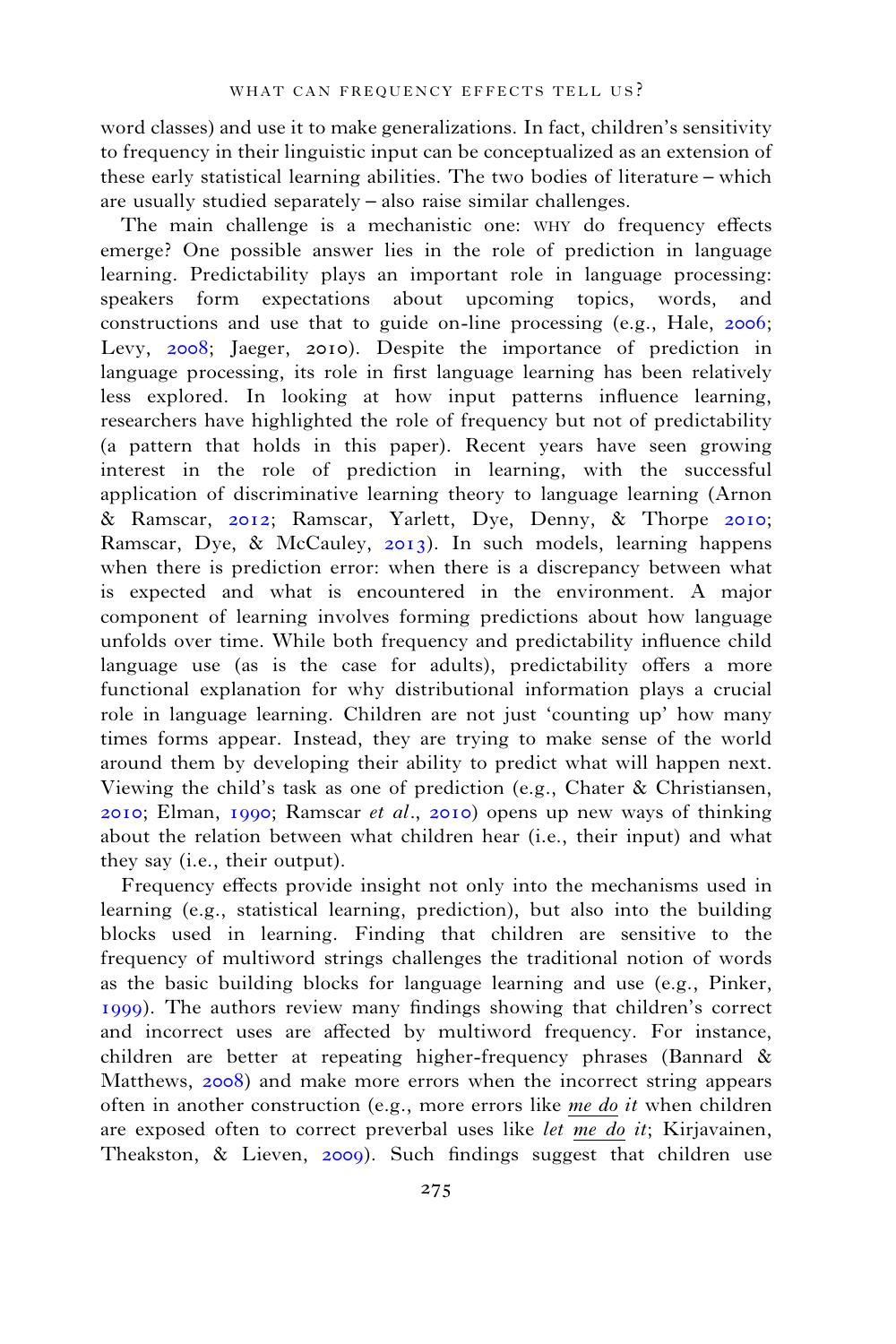#### INBAL ARNON

<span id="page-3-0"></span>multiword units as building blocks for learning, as predicted by usage-based models (e.g., Abbot-Smith & Tomasello, 2006; Lieven & Tomasello, 2008). This sensitivity to multiword information is not limited to young learners. There is growing evidence that adults are also sensitive to the distributional properties of multiword sequences and draw on such information in production and comprehension (e.g., Arnon & Snider, 2010; Arnon & Cohen Priva, 2013; Reali & Christiansen, 2007; Tremblay, Derwing, Libben,  $\&$  Westbury, 2011). Taken together, the developmental and psycholinguistic findings highlight the parallels in processing words and larger sequences; and point to the importance of multiword units in language learning and use.

The past decades have seen a significant shift in the study of language acquisition from models that prioritized innate mechanisms and abstract knowledge (e.g., Pinker,  $1999$ ) to ones that emphasize children's input and learning mechanisms (e.g., Tomasello,  $2003$ ; Lieven & Tomasello,  $2008$ ). Frequency effects have played an important role in providing evidence for key usage-based predictions, in particular (a) the role of children's input in learning, and (b) the gradual move from lexically specific knowledge to more abstract knowledge. Today, there is extensive evidence documenting frequency effects in many languages and in many linguistic domains. We can now proceed to use these effects as a way to ask fundamental questions about the mechanisms of language learning and the resulting linguistic representations.

### REFERENCES

- Abbot-Smith, K., & Tomasello, M. (2006). Exemplar-learning and schematization in a usage based account of syntactic acquisition. *Linguistic Review*,  $23$ ,  $275-290$ .
- Arnon, I,. & Cohen Priva, U. (2013). More than words: the effect of multi-word frequency and constituency on phonetic duration. Language and Speech,  $\overline{56}$ ,  $\overline{349}$ –373.
- Arnon, I., & Ramscar, M. (2012). Granularity and the acquisition of grammatical gender: how order-of- acquisition affects what gets learned. Cognition, 122, 292-305.
- Arnon, I., & Snider, N. (2010). More than words: frequency effects for multi-word phrases. Journal of Memory and Language,  $62, 67-82$ .
- Bannard, C., & Matthews, D. (2008). Stored word sequences in language learning.  $Psychological Science, **IQ**,  $241-248$ .$
- Chater, N., & Christiansen, M. H. (2010). Language acquisition meets language evolution. Cognitive Science,  $34$ ,  $1131 - 1157$ .
- Elman, J. L. (1990). Finding structure in time. Cognitive Science, 14, 179-211.
- Gomez, R. L., & Lakusta, L. A. (2004). A first step in form-based category abstraction by 12-month-old infants. Developmental Science, 7, 567-580.
- Hale, J. (2006). Uncertainty about the rest of the sentence. Cognitive Science,  $30$ , 609–642.
- Jaeger, T. F. (2010). Redundancy and reduction: speakers manage syntactic information density. Cognitive Psychology,  $6I(1)$ , 23-62.
- Kirjavainen, M. M. M., Theakston, A. L., & Lieven, E. V. (2009). Can input explain children's me-for-I errors? Journal of Child Language,  $36$ , 1091-1114.
- Levy, R. (2008). Expectation-based syntactic comprehension. Cognition,  $106$ ,  $1126 1177$ .